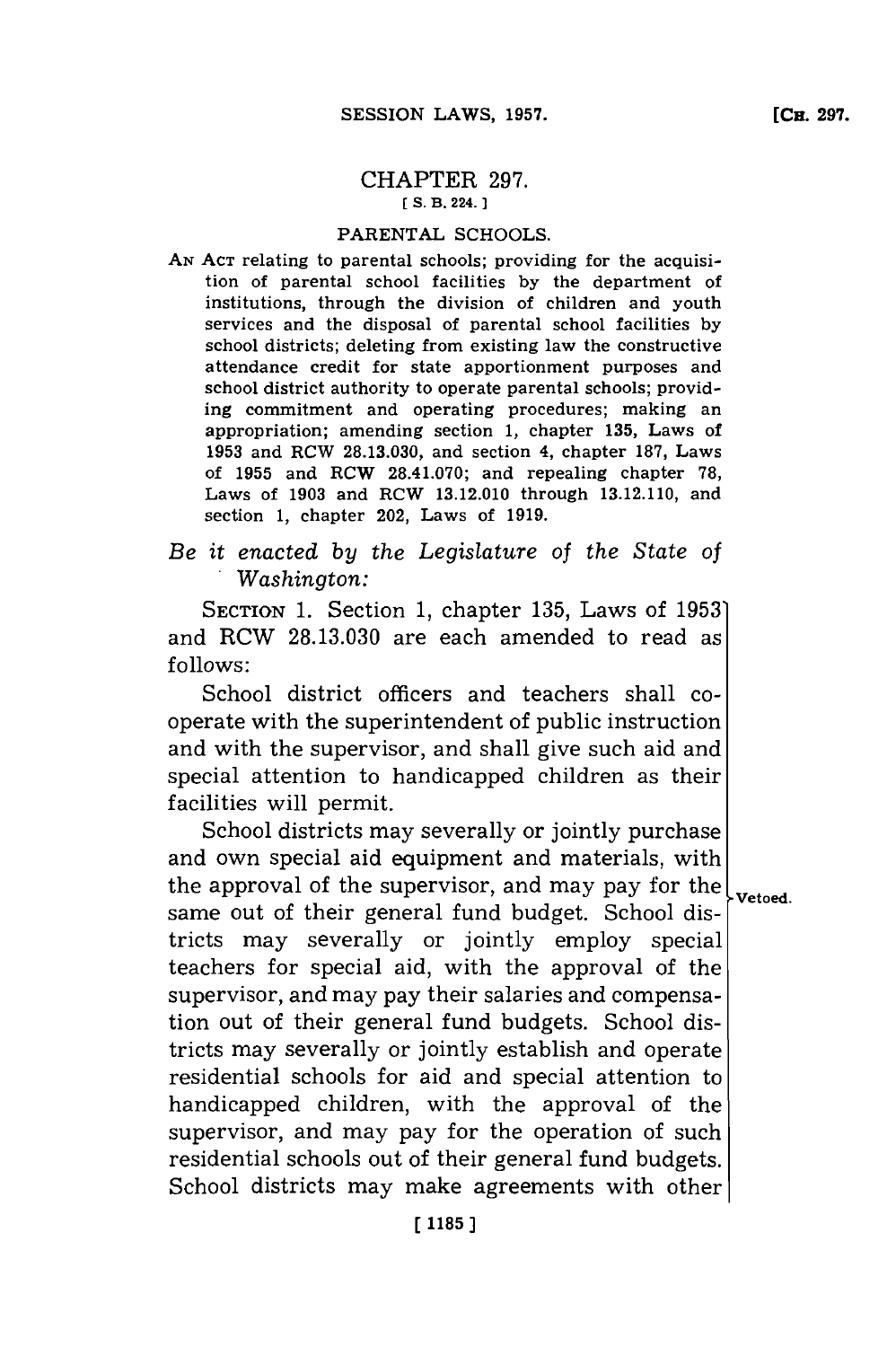school districts **for** aid and special attention to handicapped children of their districts in the schools and special services of such other districts, with the approval of the supervisor, and may pay for the same out of their general fund budgets, and such payments may'include the cost of board and room for such handicapped children while housed in such other districts. Such expenditures may be partially or wholly reimbursed from funds appropriated for that purpose under rules and regulations established by the superintendent of public instruction: *Provided,* That this section shall not authorize school districts to operate parental- schools.

**Purchase of parental school facilities from school districts authorized.**

**SEC.** 2. The department of institutions, through the division of children and youth services, may execute leases, with options to purchase, of parental school facilities now or hereafter owned and operated **by** school districts, and such leases with options to purchase shall include such terms and conditions as the director of institutions deems reasonable and necessary to acquire such facilities. Notwithstanding any provisions of the law to the contrary, the board of directors of each school district now or hereafter owning and operating parental school facilities may, without submission for approval to the voters of the school district, execute leases, with options to purchase, of such parental school facilities, and such leases with options to purchase shall include such terms and conditions as the board of directors deems reasonable and necessary to dispose of such facilities in a manner beneficial to the school district. The department of institutions, through the division of children and youth services, if it enters into a lease, with an option to purchase, of parental school facilities, may exercise its option and purchase such parental school facilities; and a school district may, if it enters into a lease, with an option to purchase, of parental school facilities, upon exercise of the

**Vetoed.**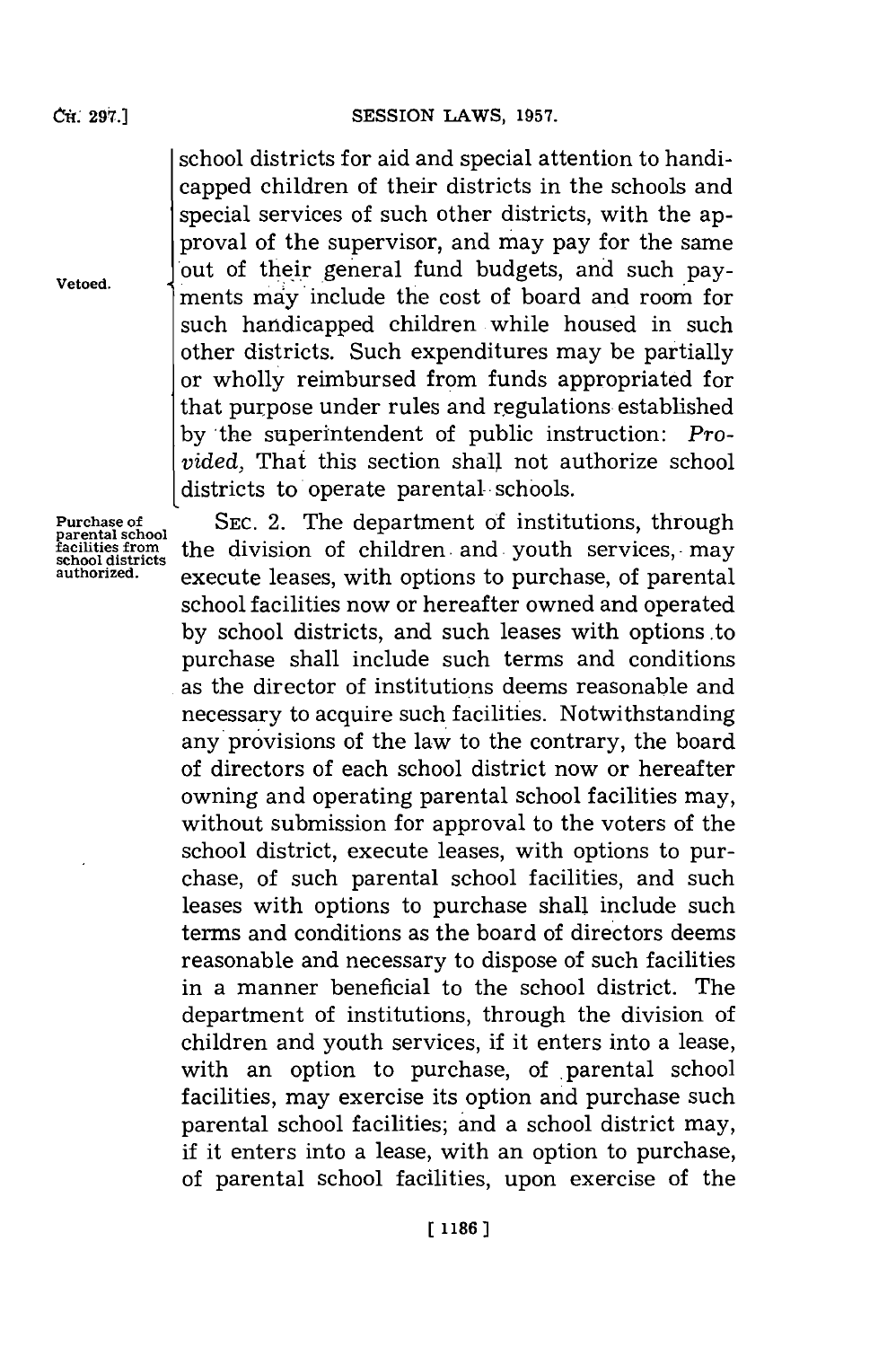option to purchase **by** the department of institutions, sell such parental school facilities and such sale may be accomplished without first obtaining a vote of approval from the electorate **of** the school district.

SEC. 3. The department of institutions, through **Employment**<br>division of children and youth services may em-authorized. the division of children and youth services, may employ personnel, including but not limited to, superintendents and all other officers, agents, and teachers necessary to the operation of parental schools.

SEC. 4. There is added to chapter 13.08 RCW a New section new section to read as follows:

Any boy or girl between the ages of eight and eighteen years of age who has been found delinquent or guilty of any crime, except murder or manslaughter, as provided by law, may be committed ment. **by** the superior court to the department of institutions, division of children and youth services, for institutional placement in such reception-diagnostic center, camp, or other facility under the supervision and control of the division as shall be designated **by** the supervisor of the division of children and youth services, including parental schools the transfer of which to the department of institutions has been authorized **by** the provisions of this act. At such time as institutional placement for any boy or girl has been designated **by** the supervisor, or any transfer in institutional placement shall be made, notice thereof shall be given to the committing court and to the parents or guardian of such child, or any agency legally responsible for such child.

**SEC. 5.** There is added to chapter **13.08** RCW a **New section.** new section to read as follows:

The decision of the supervisor on institutional Petition to replacement or transfer of institutional placement of **on placement.** any child committed under this amendatory act may be reviewed **by** the committing court, upon the petition of the parents or guardian of such child, or any

**Commitment to division of children and youth services -Notice to court of insti-**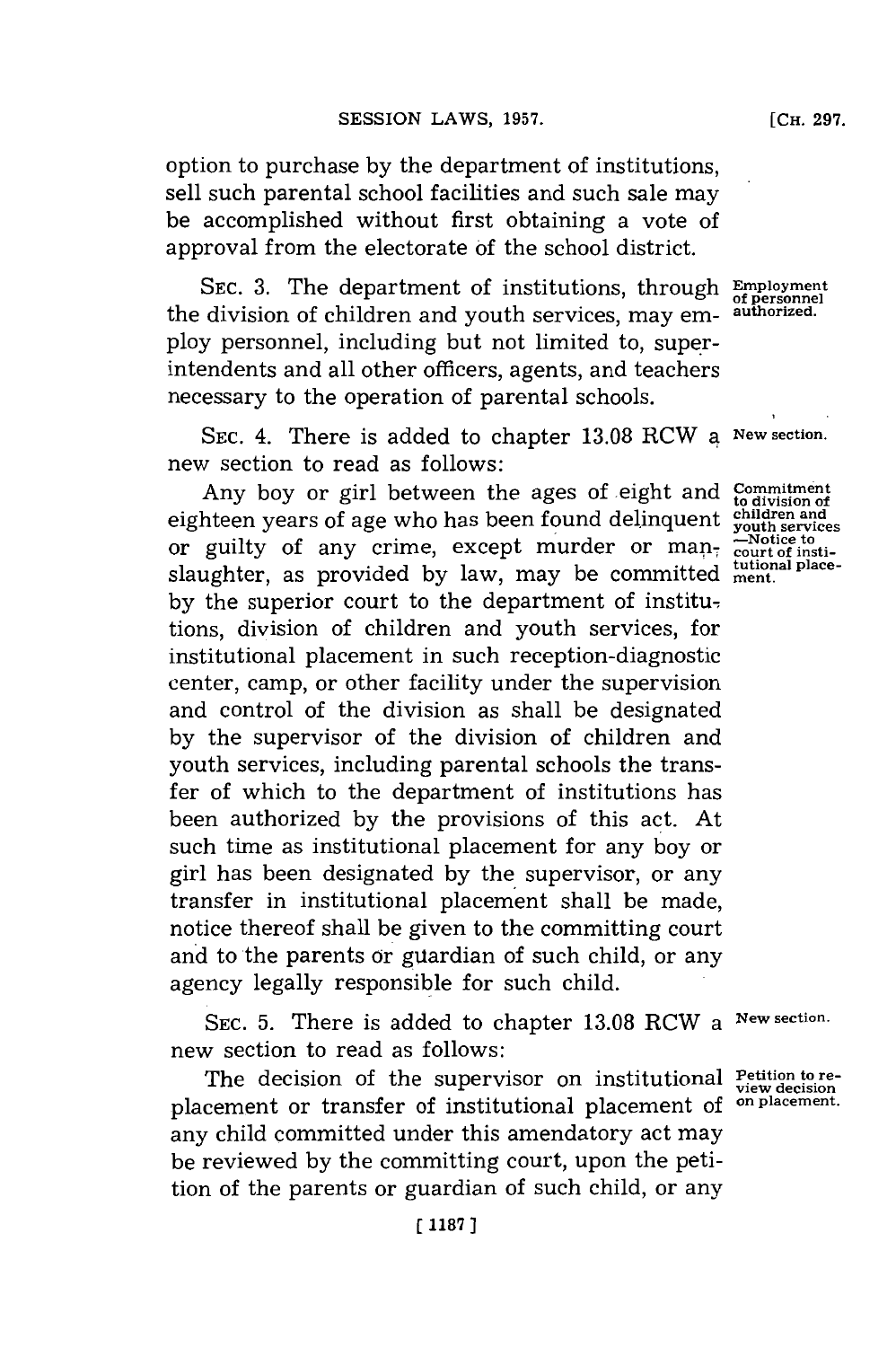**CH. -297.]**

**Institutional**

agency legally responsible for such child. Such peti-Invention determinism in the filed within thirty days from the date<br>retition to re-<br>estable distinct of potter of institutional placement or **Petition to re- view decision** of the giving of notice of institutional placement or **on placement,** transfer in institutional placement **by** the supervisor. **A** copy of the petition shall be served upon the supervisor of the division of children and youth services and the attorney general, either personally or **by** registered mail, at least ten days prior to the date set for hearing.

**Current state tainment of**

**New section. SEC. 6.** There is added to chapter **13.08** RCW a new section to read as follows:

Court's scope **If the court finds that the decision of the super-**<br> **of action**—<br> **Appeal.** <br> **OF** act is institutional placement or transform of visor on the institutional placement or transfer of institutional placement of any juvenile committed under the terms of this amendatory act is arbitrary, capricious, or contrary to law, the court may change, modify, or set aside the decision of the supervisor and the ruling of the committing court shall be appealable to the supreme court.

amende..0 **SEC. 7.** Section 4, chapter **187,** Laws of **1955** and RCW **28.41.070** are each amended to read as follows:

> The total attendance credit to be allowed to each district shall be ascertained by adding:

eredit (1) The total number of actual days attendance of districts.<br>
in elementary schools, junior high schools and high schools therein;

> (2) An additional one-fifth times the actual days attendance in junior high schools therein;

> **(3)** An additional two-fifths times the actual days attendance in high schools therein;

> (4) An additional one-fifth times each hour of actual attendance in vocational classes conducted therein if approved for such attendance credit **by** the state board for vocational education;

> **(5)** Two times the actual days attendance in the thirteenth and fourteenth years in high schools approved for such years of instruction **by** the state board of education;